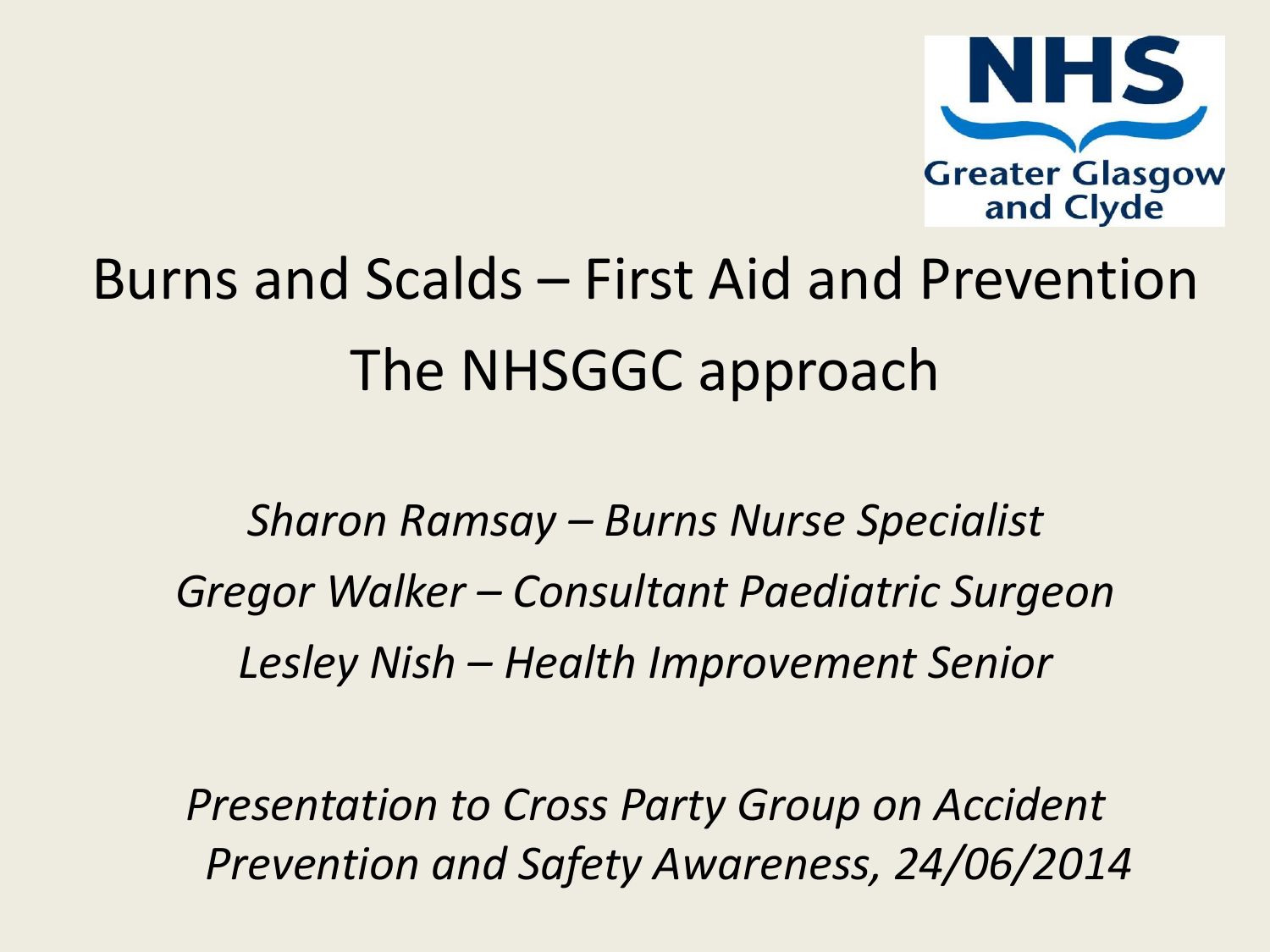# Royal Hospital for Sick Children

### •Burns Team

- –4 surgeons
- –Burns Nurse Specialist
- –Physiotherapists
- –Dietician/psychology
- •Emergency Department
- •Burns Ward
	- –Cubicles
	- –Experienced nursing staff
- •Dedicated theatre lists and out-patient clinics

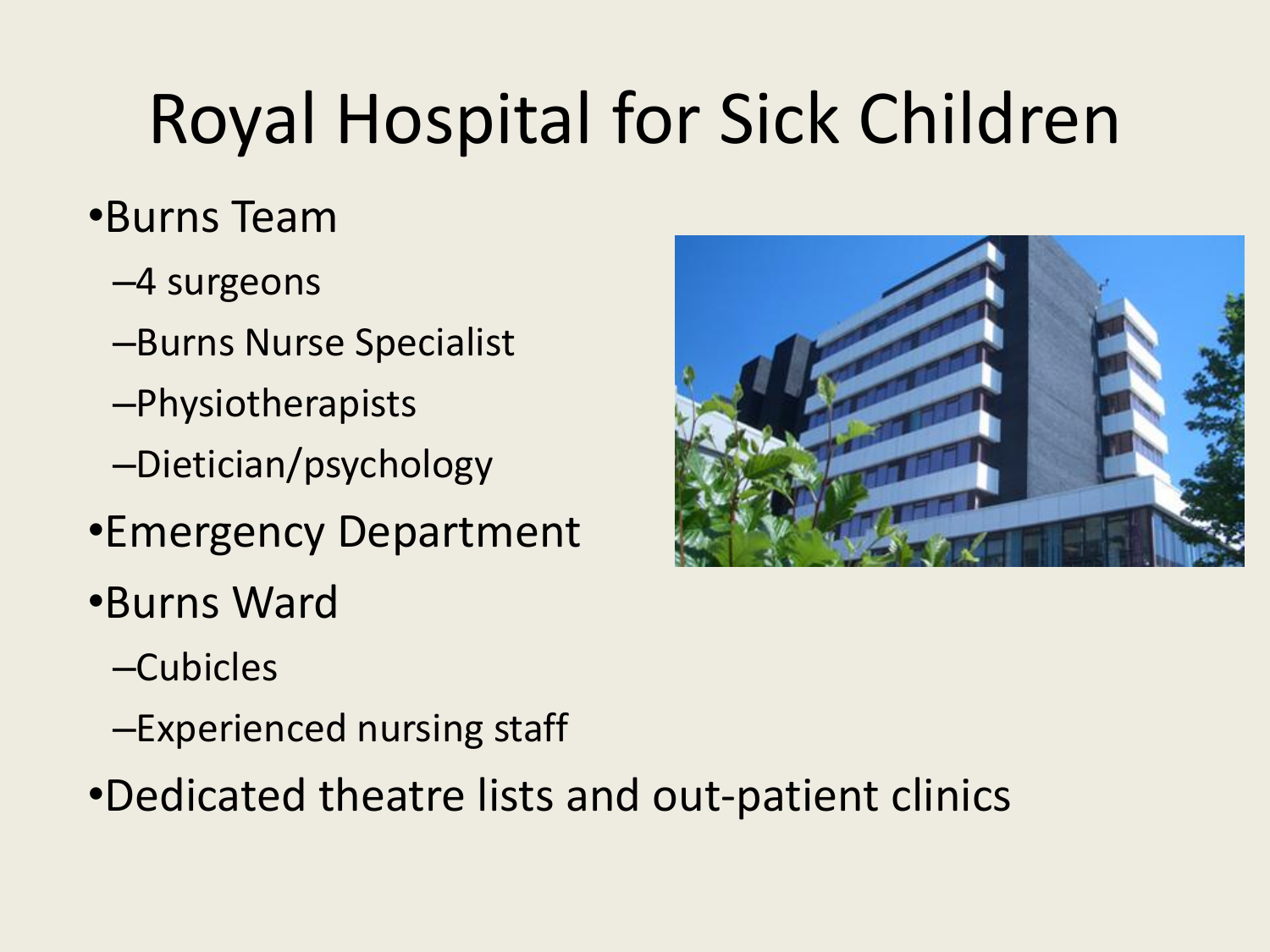### Activity Data 2012



- ~450 emergency attendances/year
- 115 admissions to ward (192 in GRI)

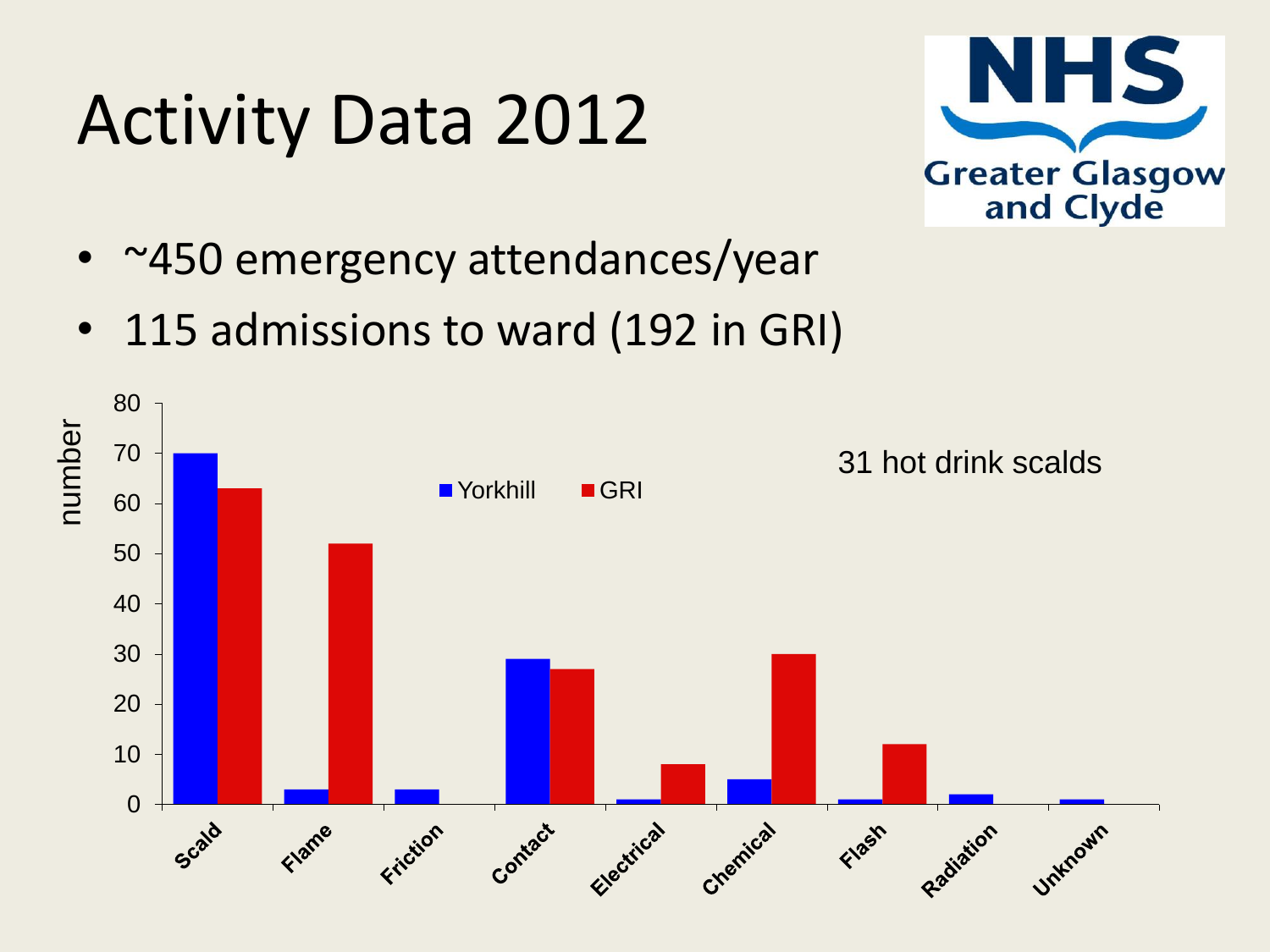

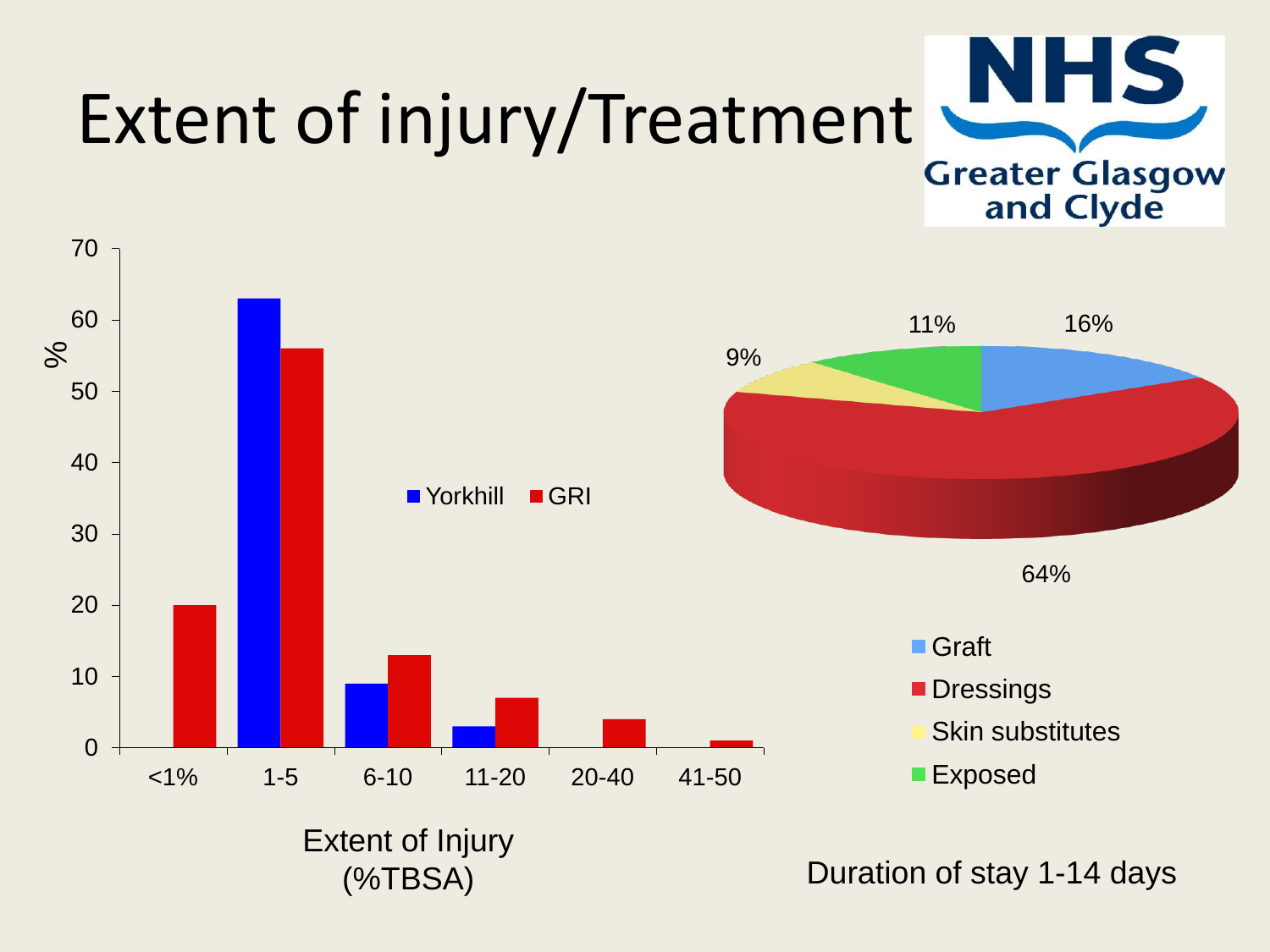### Burns - First Aid

- Remove from source
- Cool the wound
- Protective dressing/Analgesia
- EMSB Course
	- Cool *running* water for 20 mins
	- Between 8-25°C (Ideally 15°C)
	- Avoid ice
- Cooling is beneficial up to 1 hour post burn
	- Some evidence to suggest benefits up to 2 hours



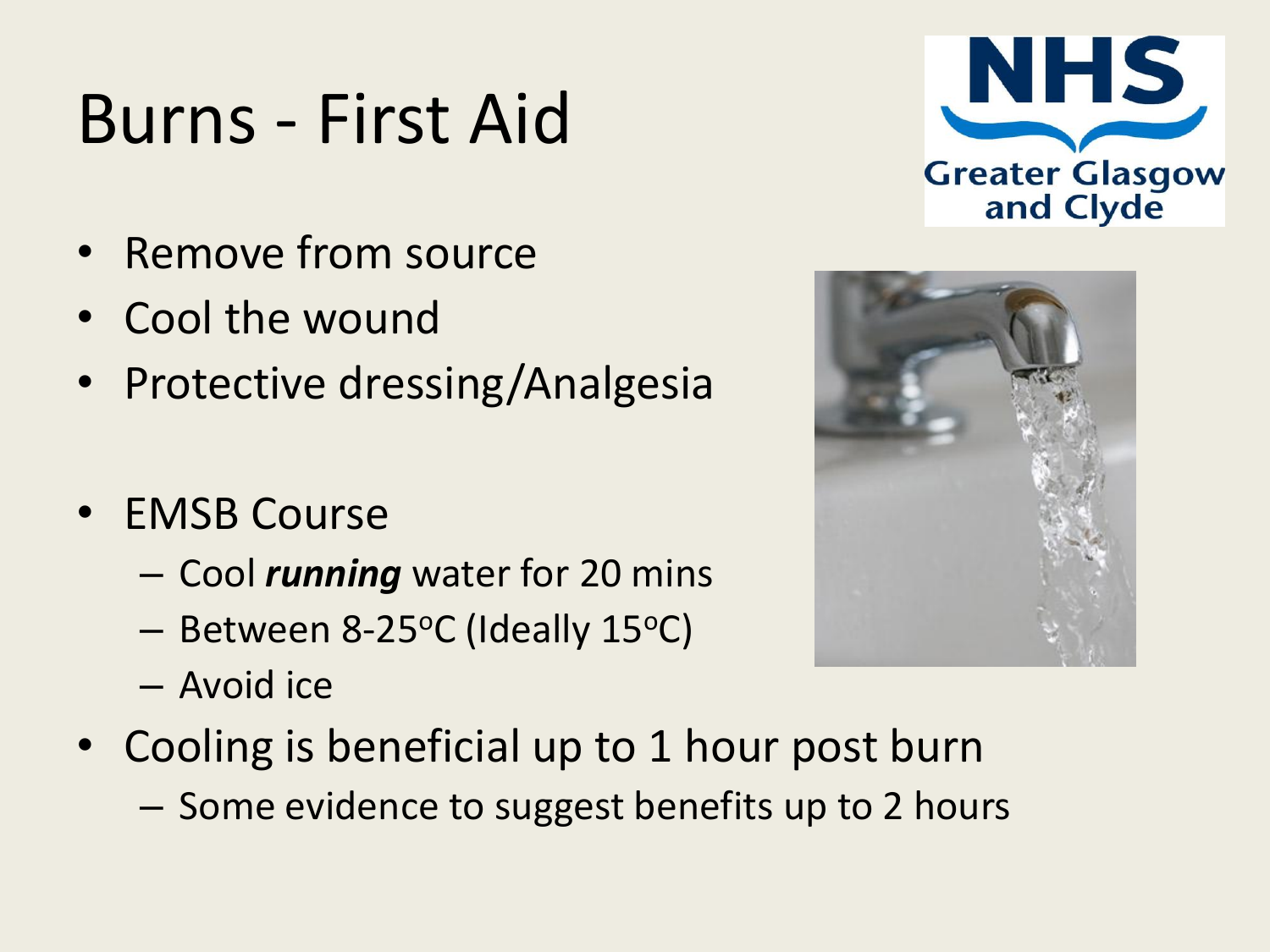# Benefits of Cooling

- Analgesia
- Reduce tissue temp
- Reduce oedema
- Improved healing

| Depth of burn                   | Superficial<br>partial<br>thickness | Deep | Total | Percentage with<br>deep burns |
|---------------------------------|-------------------------------------|------|-------|-------------------------------|
| Immediate cooling<br>with water | - 131                               | 65.  | -196  | -33                           |
| Not cooled with<br>water        | -257                                | 242. | 499   | 49                            |

From Nguyen et al. Burns;28:173-6, 2002



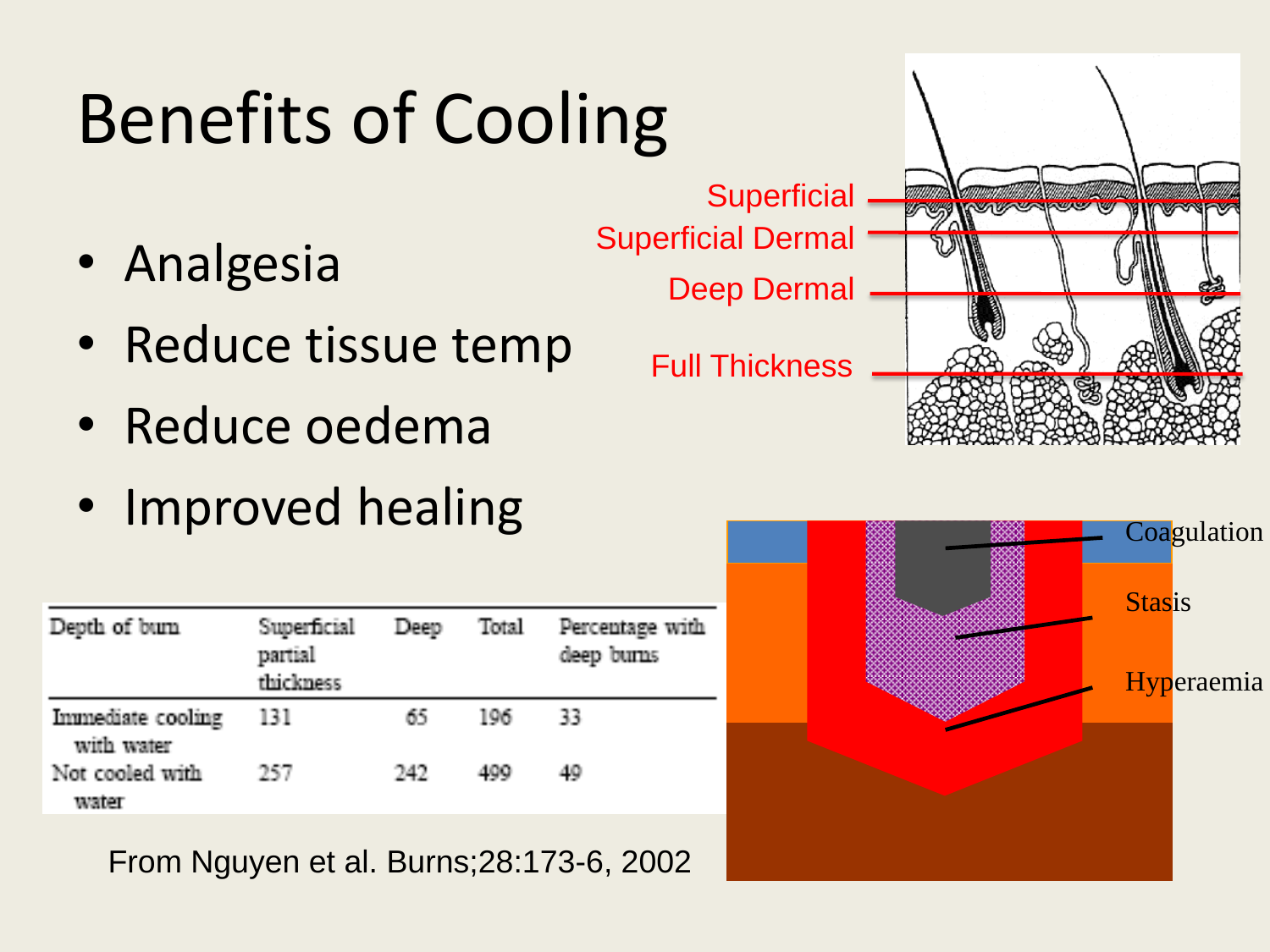### Public Awareness

- Intuitive
- First Aid Courses
- Minority cool effectively



| Age       | Total   | Turn on cold<br>tap (any duration) | Run cold water<br>greater than<br>$10$ min |
|-----------|---------|------------------------------------|--------------------------------------------|
| < 20      | 5.      | 4 (80%)                            | 2 (40%)                                    |
| $20 - 30$ | 36.     | 25 (69%)                           | 11(31%)                                    |
| $31 - 40$ | 92      | 62 (67%)                           | 28(30%)                                    |
| >40       | 54      | 46 (85%)                           | 25/46%                                     |
| Total     | $187^4$ | 137 (73%)                          | 66 (35%)                                   |

from Graham *et al* Burns;38:438-43, 2012

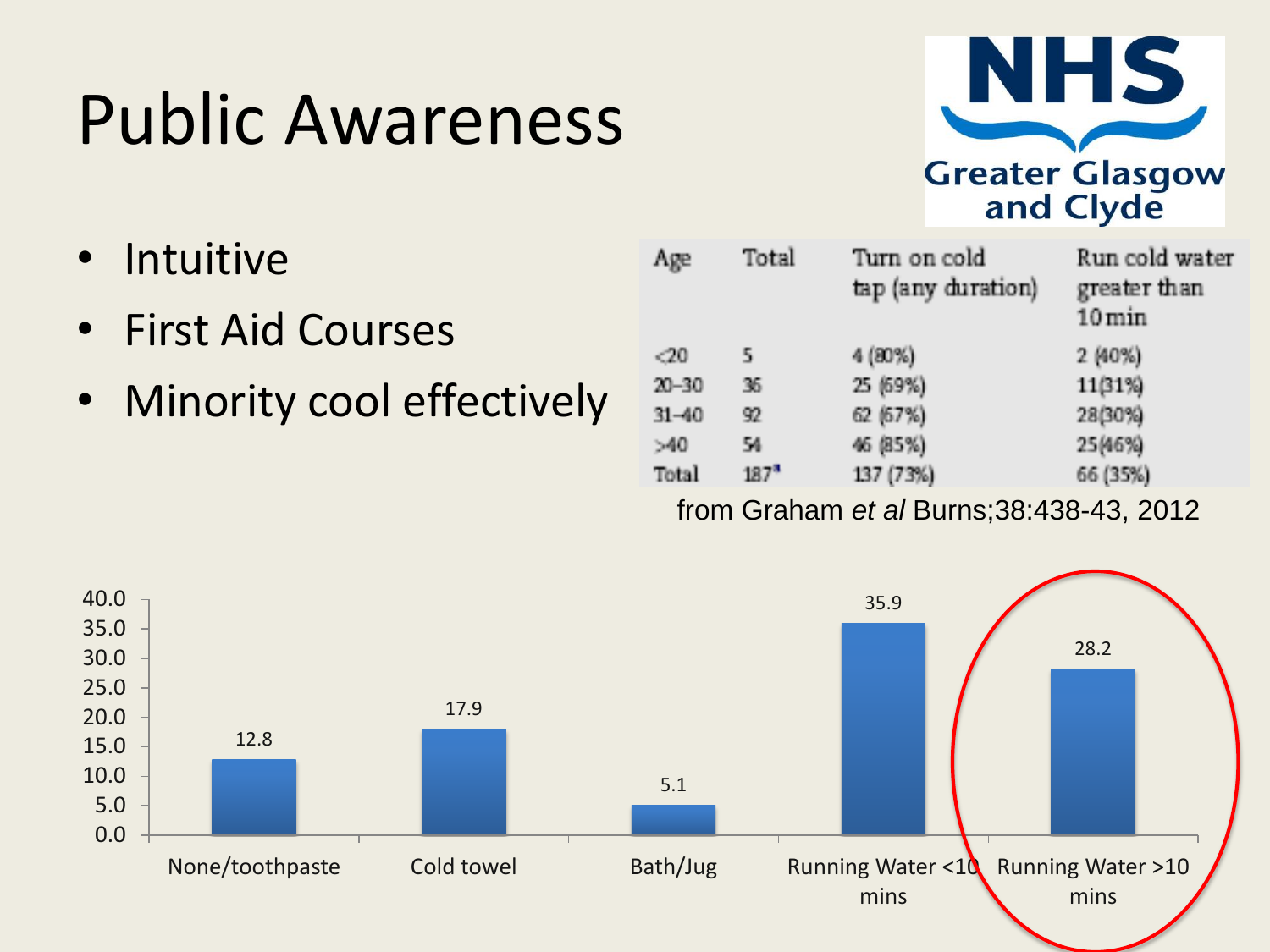# Background



- Multi partnership workshop to consider how bad the burns and scalds issue is in NHSGGC
- Engineering, Environmental, Enforcement, Education and Empowerment prevention options
- Short life working group set up to agree actions
- Consultation carried out with parents, carers and staff in NHSGGC
- Agreement on importance of first aid message and secondary prevention approach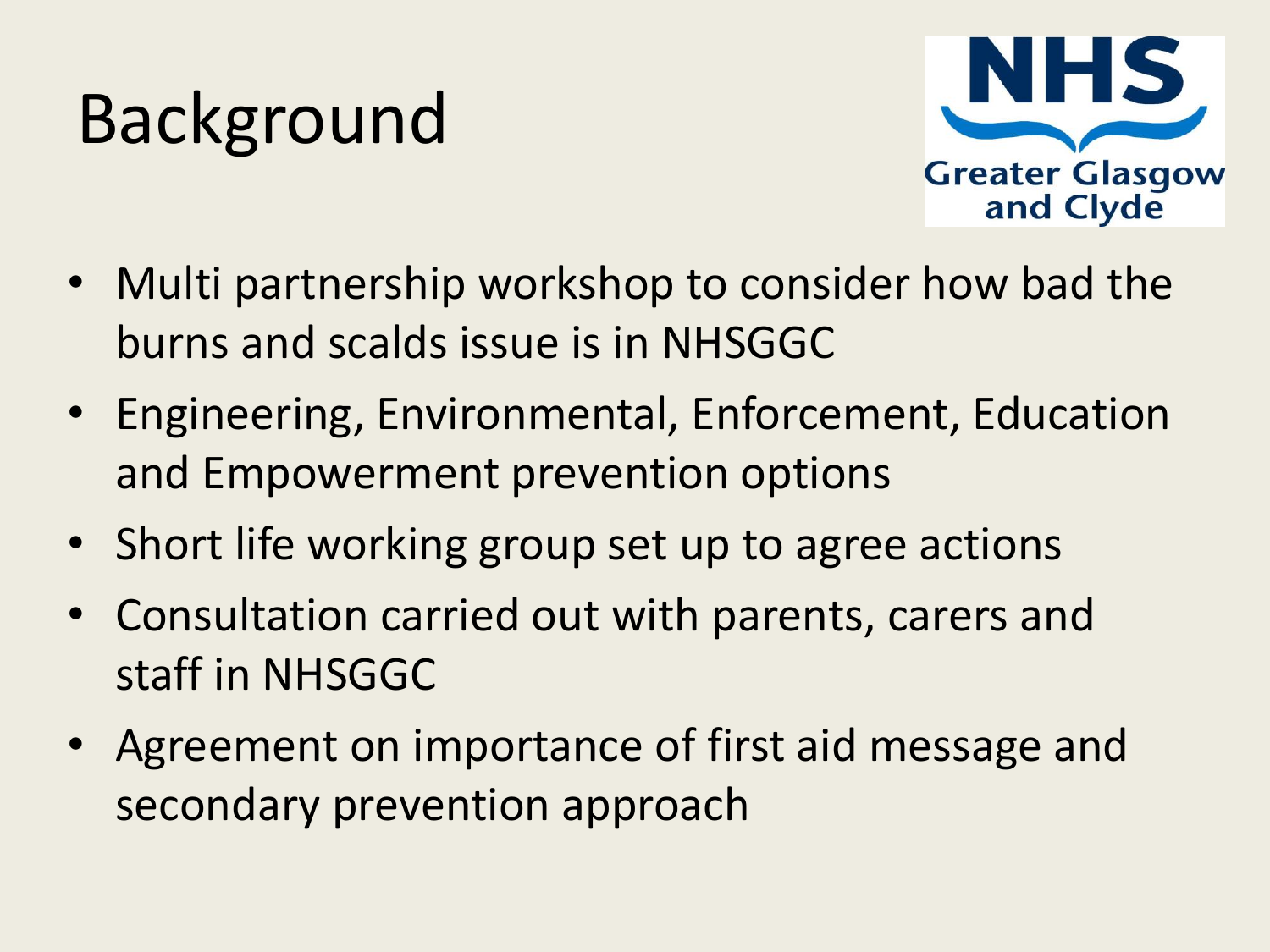#### **STOP** reater Glasgow **First Aid for burns and scalds**



**Strip** hot clothes and jewellery if possible.





Turn on cold tap (never use ice). Run the burn under cool water for 10-20 minutes. Keep the rest of the person warm.



**Organise** medical assistance. Contact NHS 24 - dial 111, attend A&E or dial 999.



**Protect** burn with cling film or clean cloth (NO dressings, fluffy cloth, creams/lotions). **Give painkillers** 

#### Keep your children away from these:



**NHS Greater Glasgow** and Clyde

### **STOP First Aid for burns and scalds**

Strip hot clothes and jewellery if possible.

Turn on cold tap (never use ice). Run the burn under cool water for 10-20 minutes. Keep the rest of the person warm.



**Protect** burn with cling film or clean cloth (NO dressings, fluffy cloth, creams/lotions). **Give Painkillers.** 

#### Fridge Magnets

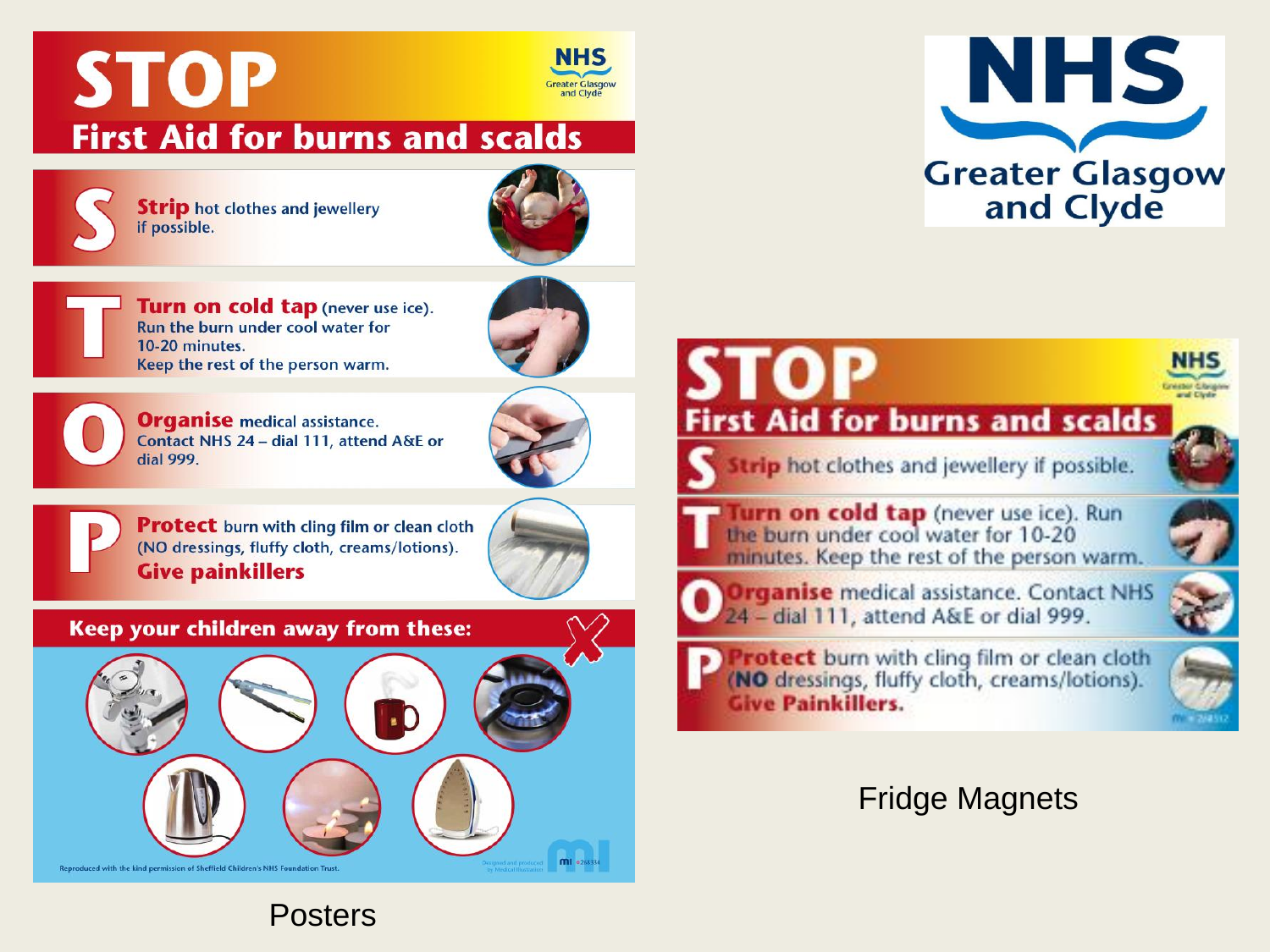### Actions



- Funding secured to purchase first aid fridge magnets
- 50,000 magnets to be distributed across NHSGGC
- Brief Intervention with every family
- Successful event with pharmacists
- Launch with case study  $12<sup>th</sup>$  June, 2014
	- Extensive media coverage
	- Facebook and Twitter
	- RoSPA and NHSGGC websites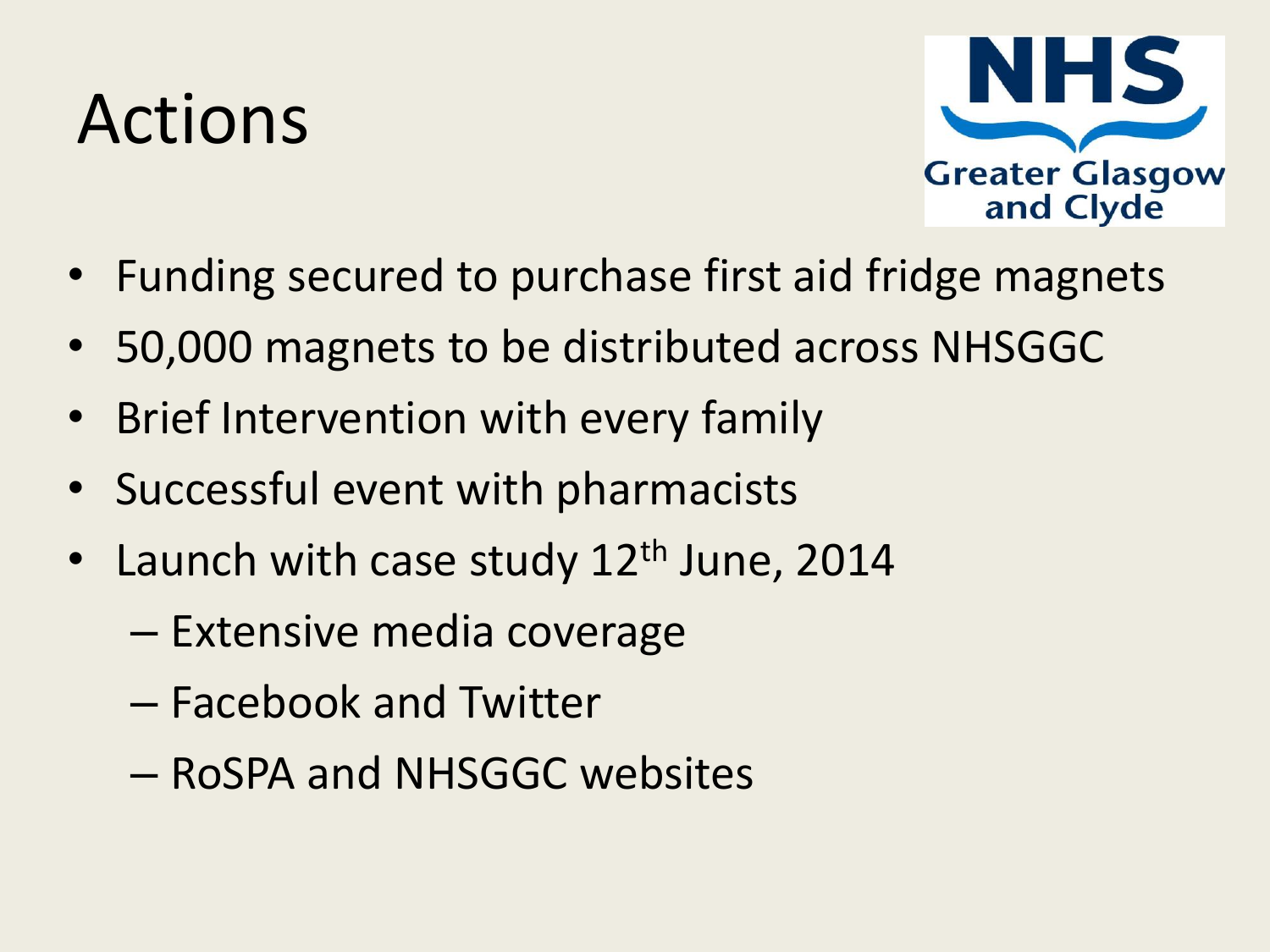### Distribution



- All families with babies at 10 day visit
- All children in Nursery Schools
- Local community venues focusing on ambulant toddlers
	- GP practices
	- Health improvement teams (6 regional teams)
	- Mothers & toddlers groups
	- Pre-5 centres/weaning centres
	- Go Safe Scotland
	- Soft play centres/Schools/swimming pools/sports centres